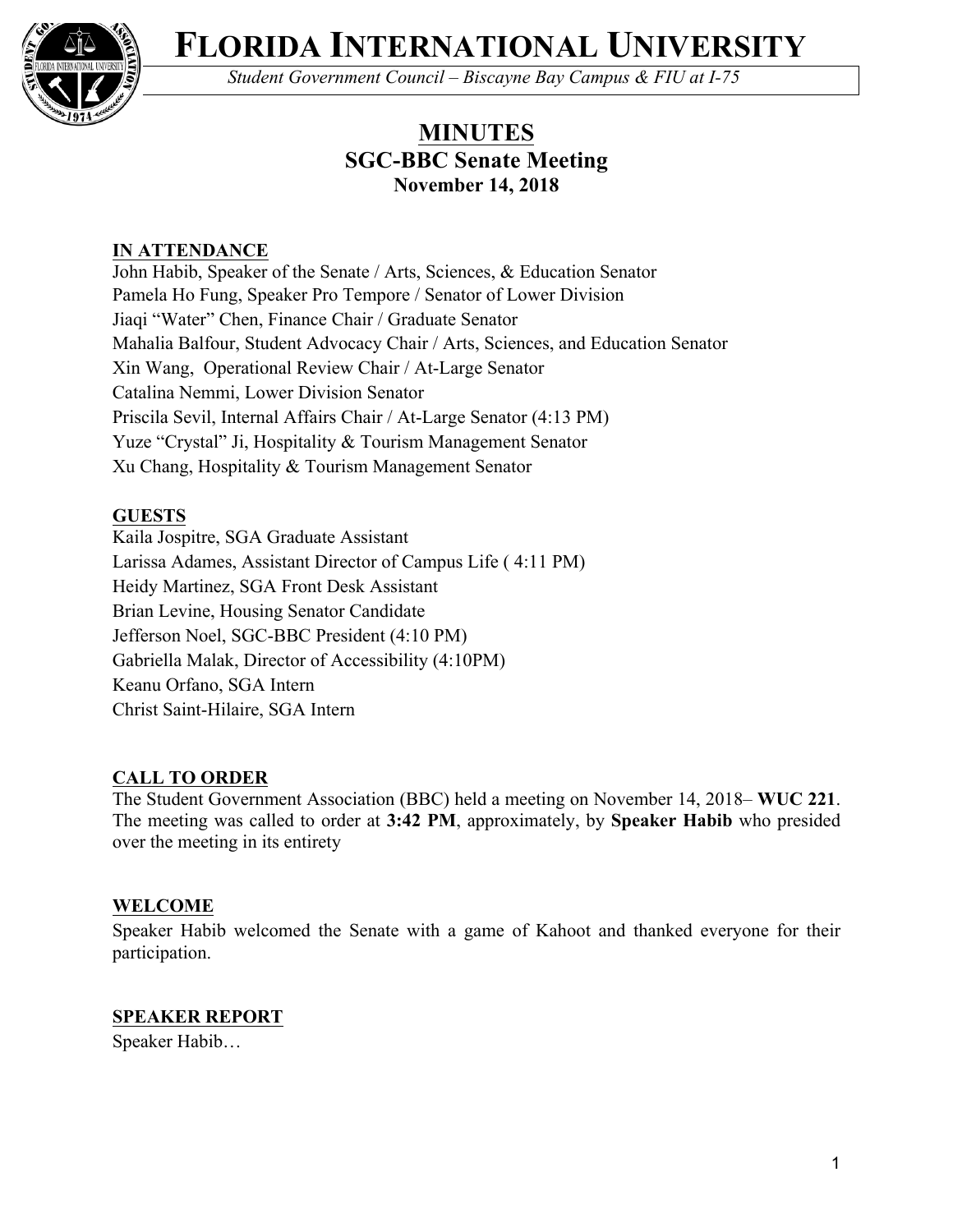

- *Student Government Council – Biscayne Bay Campus & FIU at I-75*
- Started his report by congratulating Senator Wang on being creative, innovative, and getting everything done.
- Informed the senate on the housing senator appointment, on his meeting with chairs yesterday and about speaking with Speaker Pro from MMC on the U-Wide bill.
- Concluded his report by talking about the importance of being punctual, having professionalism, responding to your emails and not taking the position as a game. Also keeping in mind the grounds of removal; malfeasance, misfeasance, and nonfeasance.

# **SPEAKER PRO REPORT**

Senator Ho Fung…

- Updated the senate on the meeting she attended of BBC team leaders. Where they explained and informed them of the projects being worked on, food pantry and student concerns.
- Informed the senate on what she learned at the ASGA conference she attended and that if you would like her notes to speak to her and she will email them to you.
- Stated that what she found most important at the conference is to, "Think Gray", to not take sides, listen to the whole conversation and then make your decision.

# **GRADUATE ASSISTANT REPORT**

Ms. Jospitre…

- Informed the council that although Ms. Adames was not there yet, she relayed a message on her behalf; please fill out paperwork for human resources for those who have just joined, also because of thanksgiving the office and university will be closed on November 22-23, 2018.
- Ended her report by informing the senate that the interns will be around for longer than this semester.

#### **NEW BUSINESS**

**A. Approval of the Minutes**

Senator Wang moved to approve the Senate Minutes of October 29, 2018. Senator Nemmi seconded the motion.

By a unanimous decision the motion was passed.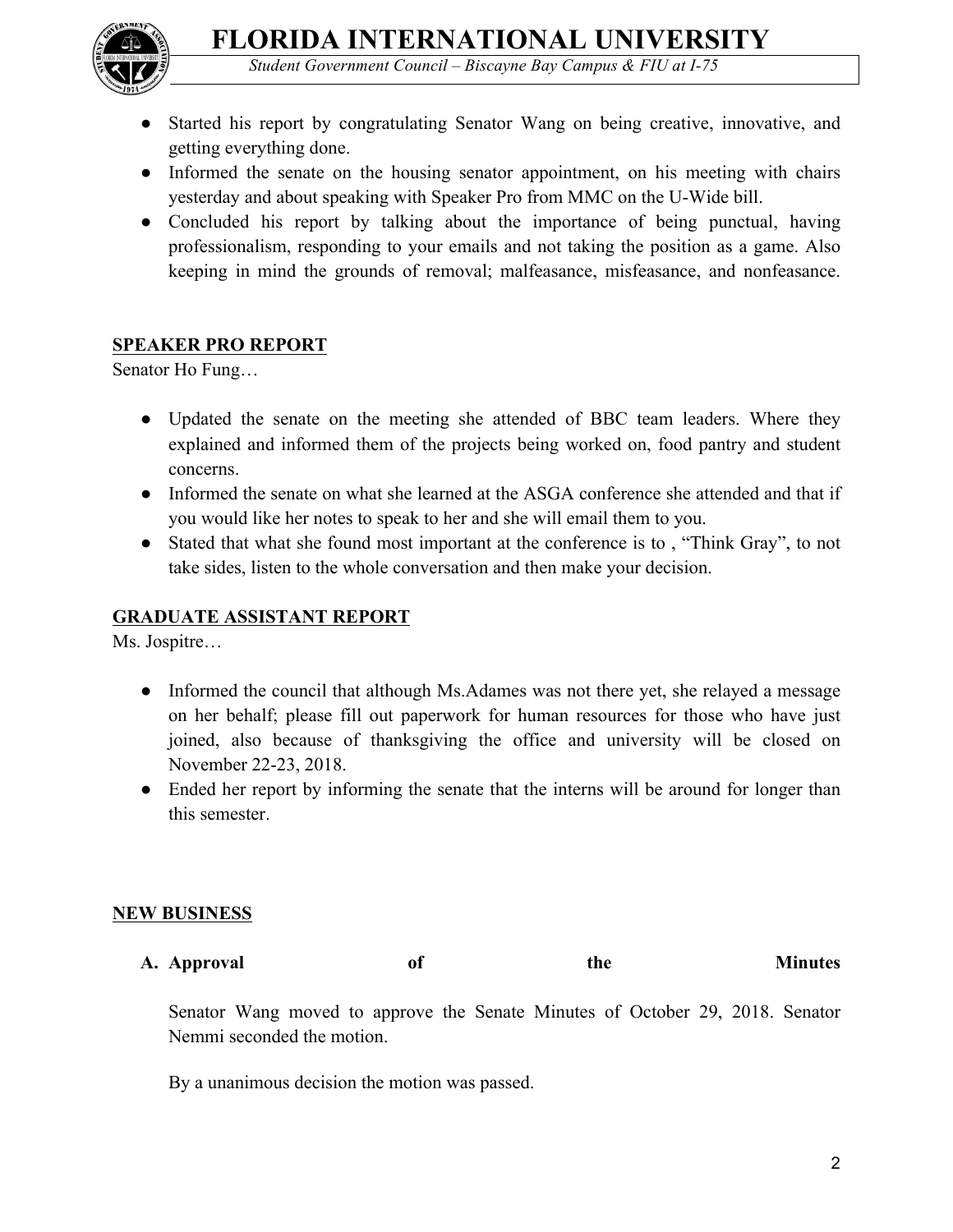

*Student Government Council – Biscayne Bay Campus & FIU at I-75*

#### **B. Appointments:**

*Brian Levine was given two minutes for a presentation and three minutes for Q&A. Mr. Levine made his presentation. Habib opened the floor for question and answers. The senate asked questions and Mr. Levine answered accordingly.*

Senator Balfour motioned to end discussion. Senator Nemmi seconded the motion. By a unanimous decision the motion was passed.

Senator Chen motions to appoint Brian Levine as Housing Senator. Senator Nemmi seconds.

Roll Call Vote:

John Habib – Yea Mahalia Balfour - Yea Jiaqi "Water" Chen –Yea Pamela Ho Fung - Yea Catalina Nemmi – Yea Xin Wang - Yea Yuze "Crystal" Ji - Yea Xu Chang - Yea

By a vote of 8/0/0, Brian Levine was appointed Housing Senator.

#### **C. Opportunities for U-Wide Bills/Resolutions:**

Speaker Habib...

- Informed the senate of the University wide (U-Wide) committee meeting tomorrow November 15, 2018. This meeting is based by congress/university wide statues. Since it was last minute if you are interested please have bill and resolution done by tonight to place it on new business for the meetings agenda.
- Stated to the senate that being proactive, resolutions should be your best friends. So lets pump things out and put the SGC-BBC brand on initiatives that we would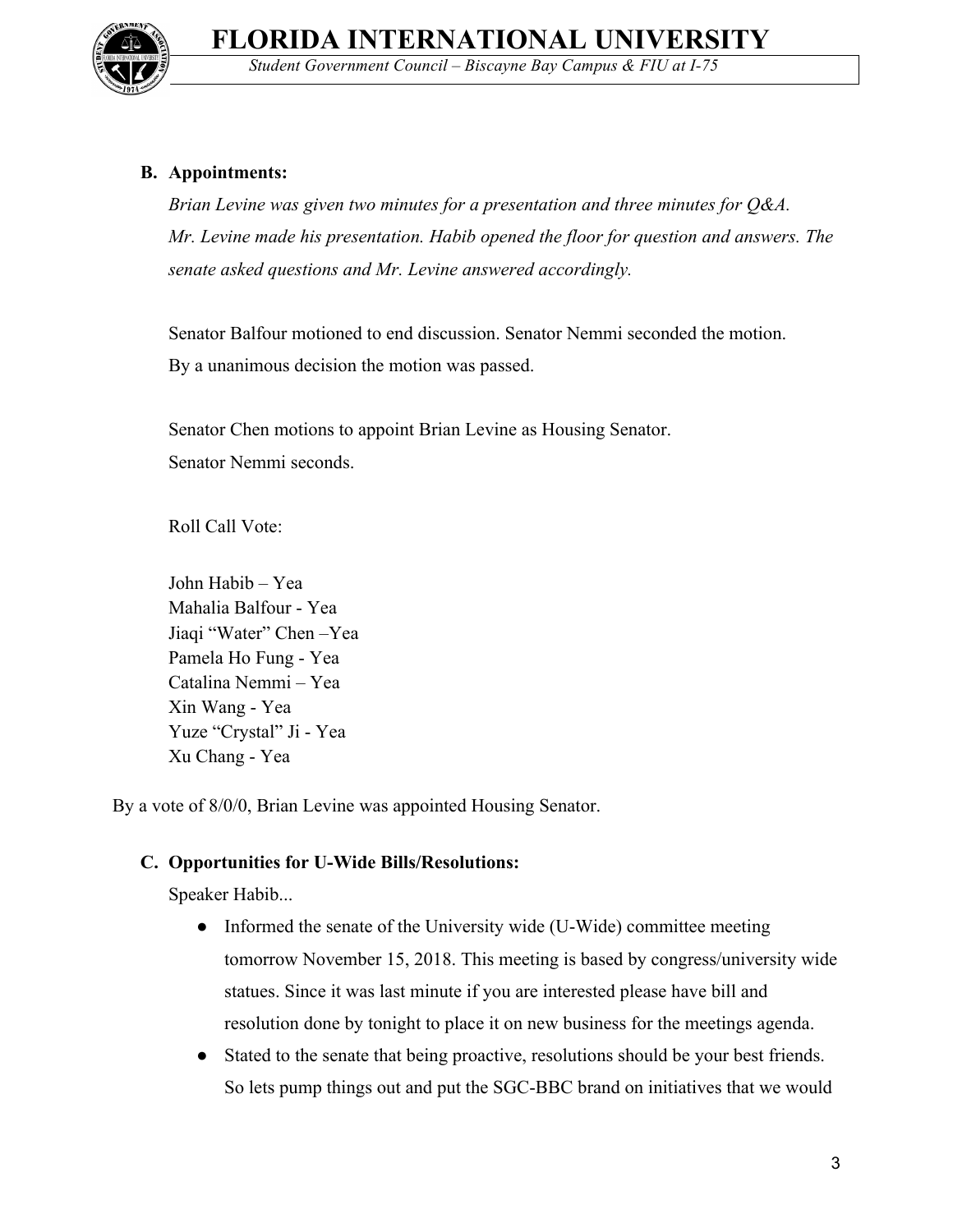

like to take.

# **D. Senate Marketing:**

Speaker Habib...

- Informed the senate that the council polos are in now, and he would like to begin marketing on social media but looking professional. This is because you all need to be ready and be good public figures.
- Concluded his statement by stating he wants everyone to coordinate with SGC-BBC PR Manager Ms. Hernandez on availability to schedule photoshoots of each one of you in the new long sleeves. These pictures would be posted on social media along with a short bio.

# **DISCUSSION**

Speaker Habib opened floor for discussion and and asked the senate if anyone had any questions, concerns, or have heard of any concerns from the students that they would like to bring up.

Senator Nemmi brought up the lack of kosher items on campus, and how many jewish students go hungry during their time on campus. Also that bayview has no convenient grocery store, or restaurant open on the weekend. On another note, she brought up on how she can help a friend who was followed a couple days back.

Ms.Adames stepped in and stated to always call FIU police during situations like that even if it turns out to be nothing it's better to say something than to stay quiet.

Senator Wang brought up the lack of hot water accessibility or microwaves near and in hospitality housing.

# **FINANCE CHAIR REPORT**

Senator Chen…

• Informed the senate that she scheduled a financial committee November 19, 2018 at 1:10 pm. Also that there is one spot left in finance committee.

# **OPERATIONAL REVIEW CHAIR REPORT**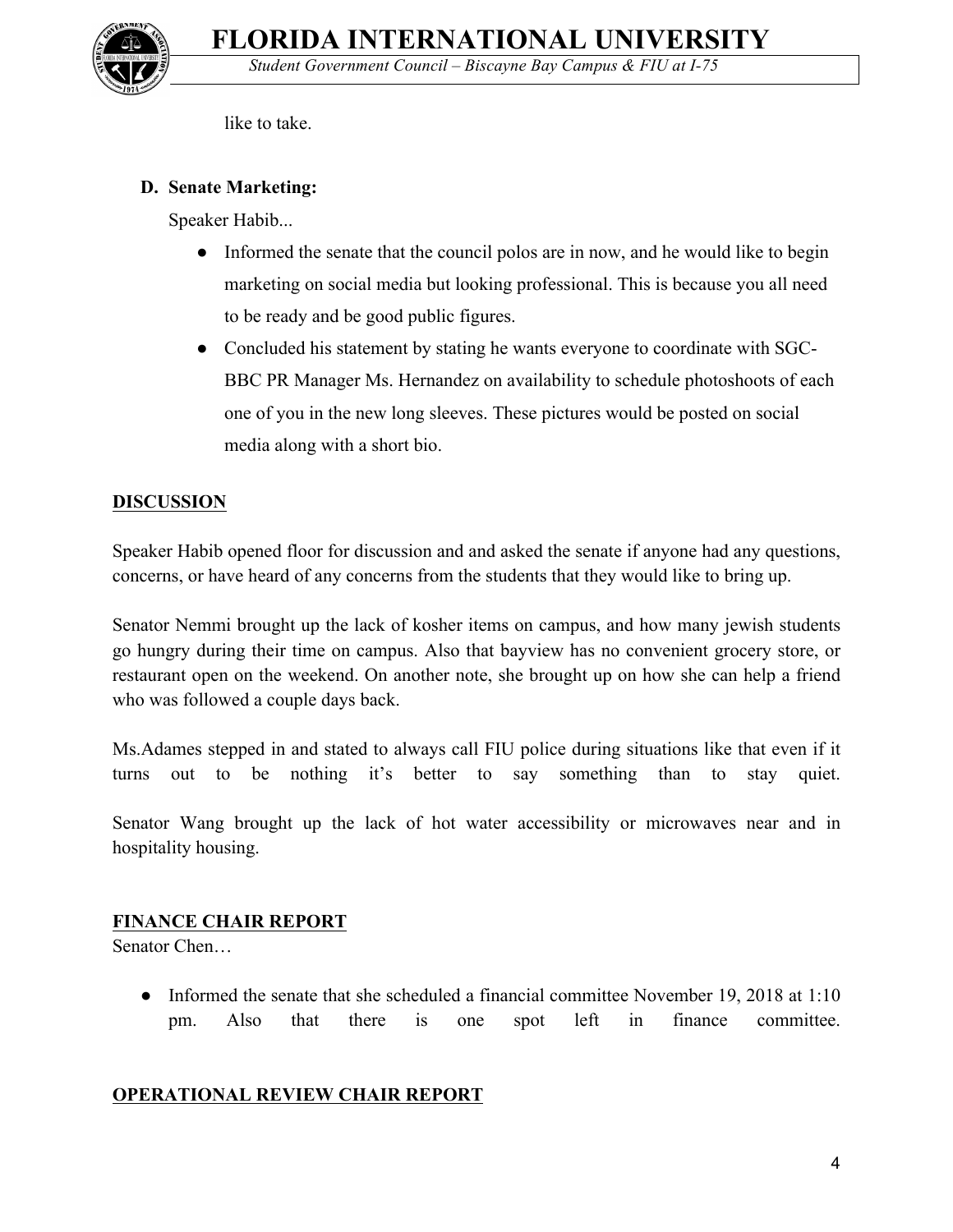*Student Government Council – Biscayne Bay Campus & FIU at I-75*



Senator Wang…

• Informed the senate that she also has a committee meeting November 19, 2018 at 12:30 pm with new members attending.

# **INTERNAL AFFAIRS CHAIR REPORT**

Senator Sevil…

● Started her report by apologizing for being late. Last week hours every one did well only a couple people didn't make enough hours.

### **STUDENT ADVOCACY CHAIR REPORT**

Senator Balfour…

• Mentioned that because of scheduling conflicts the event she was working on has been postponed and hopefully rescheduled for spring semester week of welcome.

### **SENATOR'S REPORT**

Senator Nemmi…

- Mentioned to the senate that she would like to shout herself out for her hard work and dedication. The career expo food pantry was successful although she expected more help from the council.
- Informed the senate that it was decided to postpone the pantry for panthers event for next semester. Even though it has been postponed she is helping healthy living sort everything that has has been donated.

# **PRESIDENT'S REPORT**

President Noel…

- Greeted the senate, spoke about the leadership meeting and those who attended. During that meeting there was lots of discussion about bayview. After that meeting he had a one to one with Ms. Adames where they spoke of the faculty senate meeting.
- Informed the senate that now that the merge is not happening he can focus on things that matter. For example, getting CAPS and panthers care on all syllabi to focus on student wellness.
- Concluded his report by discussing that FIU wants to break or create a Guiness world record. If anyone has any ideas or would like to be apart of it to contact him.